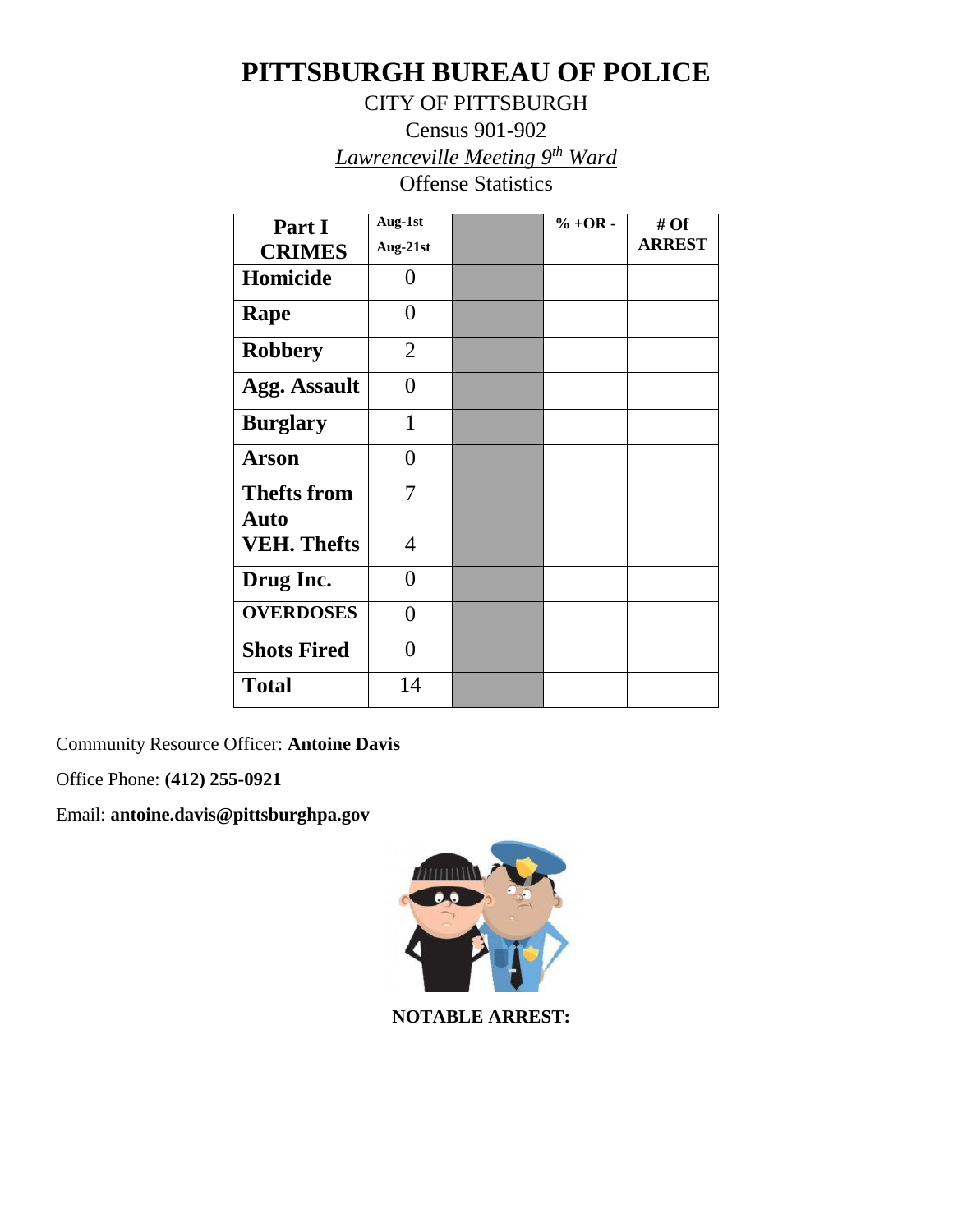## SUMMARIZATION OF CRIMES:

#### **AGGRAVATED ASSAULT:**

#### **ARSON:**

## **BURGLARY:**

**On 08/02/2018 at 0838 hrs. PO's were dispatched to 200 block of 40th street for a burglary report. Upon arrival, Officers spoke to the victim who stated she observed her rear window screen cut when she woke up. The victim stated she believes someone tried to break into her home when she was asleep. Officers observed shoe prints near the area where the screen was damaged. The victim stated nothing was missing and she does not believe the intruder got inside.** 

#### **ROBBERY:**

**On August 19, 2018 at 0415 hours PO's were dispatched to the intersection of 45th and Butler Street for a report of a robbery in progress. Upon arrival, Officers spoke to the victim who stated he was standing on the corner, when a female asked to borrow a light for her cigarette. When the victim went into his pocket to give the female a light, an unknown male approached him from behind and asked for his wallet. When the victim refused, the female informed the victim he better do it or he will get hurt. At that point, the victim complied and gave up his wallet. The suspects fled and were seen going into a residence located on 45th street. When Officers arrived, the suspects were observed jumping out from the back window, fleeing in an unknown direction. Officers searched the area yielding negative results. A female came out the house and informed Officers her sister and her boyfriend lives there. Officers searched the house and was able to obtain information on both suspects. Photo arrays will be provided to the victim to positively identify the suspects before a warrant will be issued.**

**On August 12th, at approximately 10:30am PO's responded the intersection of 50th and Butler for a robbery report. Upon arrival, Officers spoke to the victim who stated he was walking down Butler Street when two unknown males approached him, snatched his cell phone, and ran down the street. The victim stated he tried to follow, but lost sight of them on 50th street. The victim was able to give a description of the males in detail, and believes he seen them before. Officers searched the area yielding negative results. This incident will be forwarded to Zone 2 Plain Cloth Officers for further review.** 

#### **THEFTS FROM AUTO:**

**On August 16th, 2018 at 0726 hours PO's were dispatched to the 4700 block of Hatfield Street for theft from vehicle report. The victim stated she parked her vehicle in front of her home at 12am and the next day papers were scattered around inside. The victim is not sure if anything is missing at the current time.**

**On Tuesday August 14, 2018 at 1245 hours, a female walked into the Zone 2 station to make a theft from vehicle report. The victim stated she parked her vehicle in front of her home located in the 4200 block of Calvin Street when she noticed her passenger side door partly opened. When she checked inside a pair of sunglasses were missing. Video surveillance captured an unknown male open her passenger door and remove the glasses from inside. PO's believe this vehicle was part of a string of car thefts that occurred in the 9th Ward between 8/13-08/15, by a group of males wearing hoodies captured on video attempting to open vehicle doors.** 

**On August 13th, 2018, at approximately 0830 hours, Officers were dispatched to the 4800 block of Harrison St for a theft from vehicle report. The victim stated she parked her vehicle outside her home at**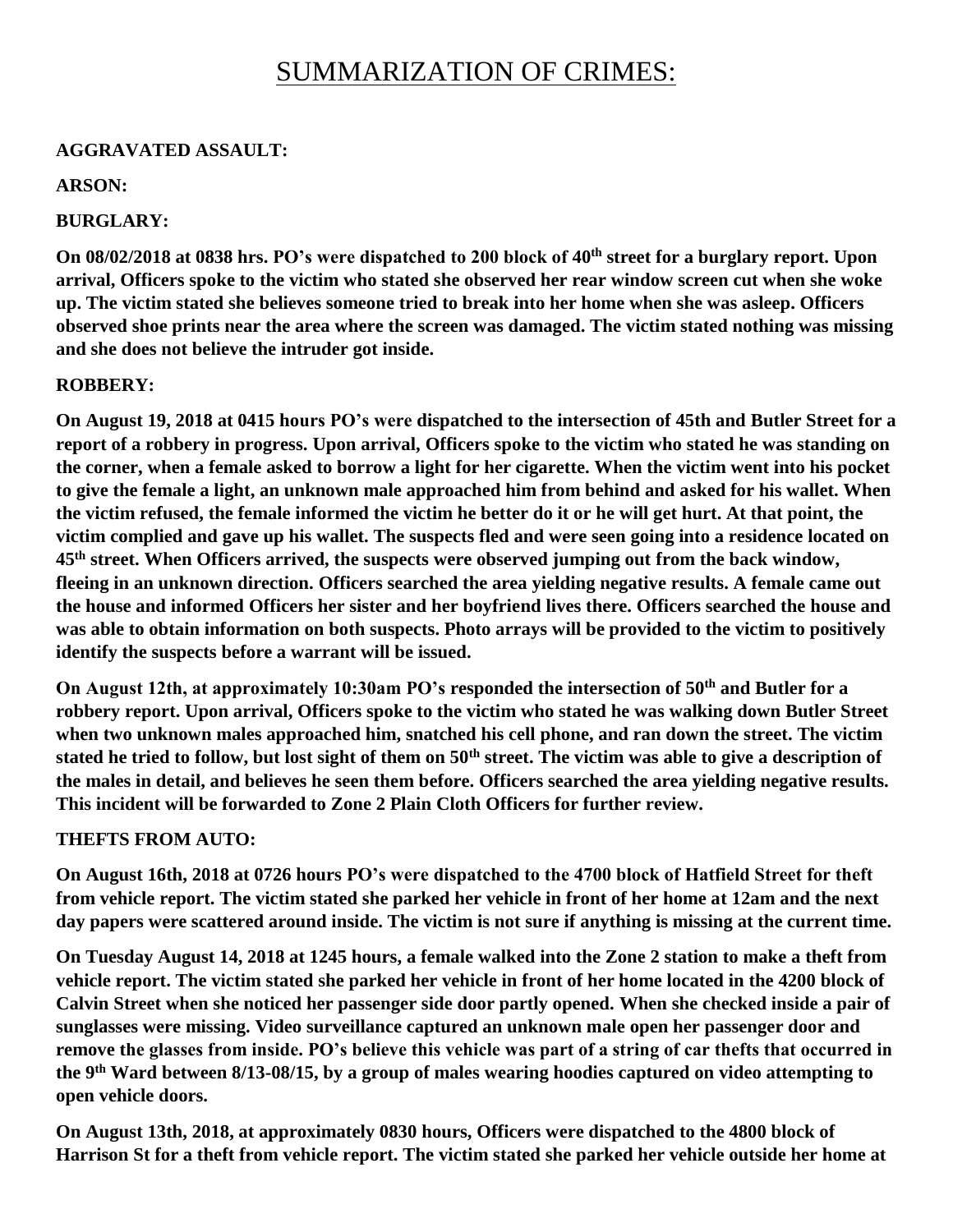**10:00pm, and the next day she observed her glove box open and items were scattered around. The victim stated nothing appears to be missing at the current time. PO's believe this vehicle was part of a string of car thefts that occurred in the 9th Ward between 8/13-08/15, by a group of males wearing hoodies captured on video attempting to open vehicle doors.** 

**On 13th of August 2018 at 0820hours, PO's were dispatched to the 100 block of 44th Street for a theft from a vehicle report. Upon arrival the victim stated he parked his vehicle outside his home at 10:00pm and the next morning, he observed his passenger side door was ajar. The victim stated a pair of sun glasses and a lap top computer was missing from inside. PO's believe this vehicle was part of a string of car thefts that occurred in the 9th Ward between 8/13-08/15, by a group of males wearing hoodies captured on video attempting to open vehicle doors.**

**On August 13th, 2018 at 1025 hours PO's were dispatched to the 4000 block of Bruce Street for a theft from vehicle report. Upon arrival Officers spoke to the victim who stated he parked his vehicle in front of his home at 6:00pm, and the next morning his driver door was partially opened. The victim stated a pair of sun glasses was missing from inside. PO's believe this vehicle was part of a string of car thefts that occurred in the 9th Ward between 8/13-08/15, by a group of males wearing hoodies captured on video attempting to open vehicle doors.** 

**On 08/13/2018, PO's responded to the 4000 block of Bruce St for a theft from vehicle report. Upon arrival, PO's spoke with the vehicle owner who stated that someone went through her car but did not take anything. PO's believe this vehicle was part of a string of car thefts that occurred in the 9th Ward between 8/13-08/15, by a group of males wearing hoodies captured on video attempting to open vehicle doors.**

**On 08/03/2018 at approximately 7:00pm Officers were dispatched to the 4600 block of Hatfield Street for a theft from vehicle report. Upon arrival, Officers spoke to the victim who stated he parked his vehicle outside his home at 7:00pm, and the next morning he discovered several items were missing from inside. The victim stated he left his passenger side window down before he went inside his home. Officers did not see any signs of forced entry on the vehicle; incident under investigation.** 

## **AUTO THEFT:**

**On August 20th, 2018 at 0718 hours PO's were dispatched to the 100 block of 46th Street for a stolen vehicle report. The victim stated she parked her vehicle outside her home at 9:34pm, and the next morning it was missing. The victim stated that nobody else had access to her vehicle, but she lost a set of keys a few weeks ago. Investigation ongoing at the current time.**

**On 8/8/18 at 1608 Hrs. PO's responded to 4327 Butler St. (Rent-A-Center), for a stolen vehicle report. The victim stated he parked his vehicle in front of his place of employment at 11am, and when he got off at 2.00pm the vehicle was missing. The victim stated he believes the vehicle was taken during his lunch break when he was in the back eating.**

**On 08/14/18 at 2105hrs Officers responded to 100 block of 44th Street for a stolen vehicle report. The victim stated he parked his vehicle in front of his home at 7:30pm, and when he returned at 10:00pm the vehicle was gone. PO's did not observe signs of forced entry; investigation ongoing.** 

**On August 13th, 2018, at approximately 0900 hours, Officers were dispatched to the 100 block of 41st St for a vehicle theft report. Upon arrival, Officers spoke to the victim who stated he woke up in the morning and found his vehicle wrecked into a tree. The victim stated he leaves his car keys inside his vehicle so he won't forget them. PO's believe this vehicle was part of a string of car thefts that occurred**